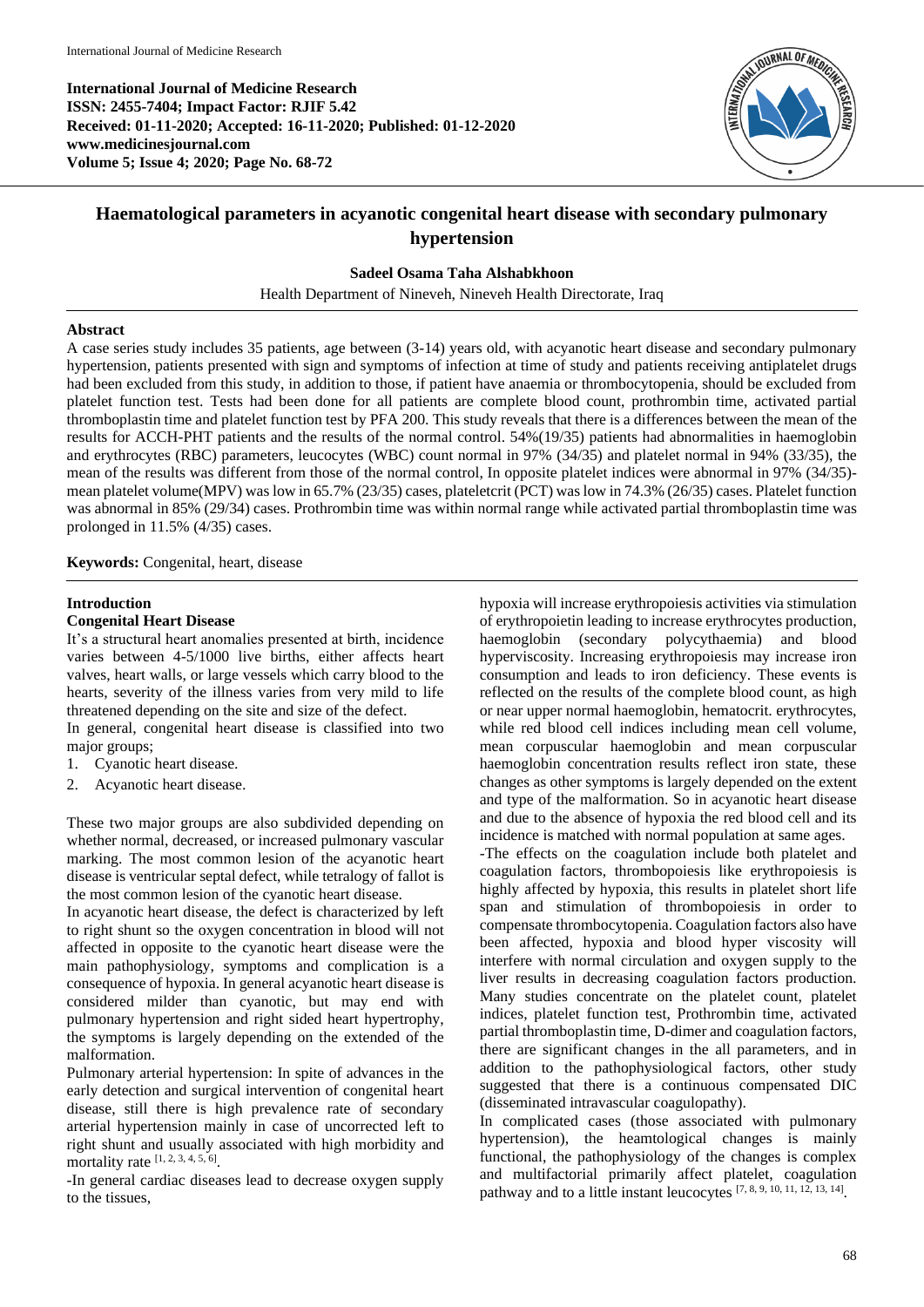## **Methods**

This study included 35 patients with history of congenital heart disease and secondary pulmonary hypertension, age between (3-14) years, referred from pediatric department to the laboratory (Haematopathology unit)/ Al Salam hospital in Mosul as a part of general assessment, between Oct/2013- Jun/2014.

All tests performed within one hour of blood collection to avoid any error which could results from the delay. Patient who was complaining from fever or other signs and symptoms of infection were excluded from this study.

# **The tests which had been done for all patients are**

1. Complete blood Count (CBC) by auto analyzer Ruby cell dine (5 diff), using EDTA (Ethylene di amine tetra-acetic acid) tubes for blood collections.

## **Including**

- WBC (leucocytes count) and differential count
- Hb (haemoglobin), HCT(haematocrit), RBC( red blood cell count), and RBC indices- MCV(mean cell volume), MCH(mean cell haemoglobin), MCHC(mean cell haemoglobin concentration)- and RDW (red distribution width)
- Platelet count and indices PCT (plateletcrit), MPV

(mean platelet volume), PDW (platelet distribution width).

2. Tests to assess coagulation process using tubes containing sodium citrate 3.2% in ratio 1/9 blood.

# **Including**

- P.T. (prothrombin time), and A.P.T.T. (activated partial thromboplastin time), both tests were performed according to standard manual methods [15].
- **•** Platelet function tests by PAF 200(platelet function analyzer) using two kits- Coll/Epi, Coll/ADP-.

Not forget that platelet count and platelet indices also is a first line assessment of coagulation.

All patients included in this study, not received any type of anticoagulant, anti-platelet, or any drug which may interfere with platelet function.

Note: D-dimer was done for all patients to exclude presence of subclinical DIC.

#### **Results**

All results summarized in table -1-. The variation in the results illustrated in table-2-,

**Table 1:** Summaries results of all tests

|                | <b>WBC</b> | <b>RBC</b> | Hb   | <b>HCT</b> | <b>MCV</b> | <b>MCH</b> | <b>MCHC</b> | <b>RDW</b> | Plat. | <b>PCT</b> | <b>MPV</b> | <b>PDW</b> | PT   | APTT | C/E | C/A |
|----------------|------------|------------|------|------------|------------|------------|-------------|------------|-------|------------|------------|------------|------|------|-----|-----|
| 1              | 6.03       | 5.74       | 17.5 | 49.5       | 86.2       | 30.4       | 35.3        | 12.2       | 195   | .207       | 10.6       | 21.1       | 16   | 48   | 300 | 286 |
| 2              | 12.5       | 5.64       | 13.2 | 39.8       | 70.5       | 23.3       | 33.1        | 14.9       | 293   | .157       | 5.36       | 18.3       | 16   | 32   | 200 | 137 |
| 3              | 14.5       | 5.34       | 11.5 | 38.2       | 65.9       | 21.6       | 32.8        | 14.4       | 432   | .279       | 6.45       | 18.3       | 15.8 | 28   | 216 | 194 |
| $\overline{4}$ | 6.08       | 3.77       | 11.1 | 32.8       | 86.9       | 29.5       | 34          | 14.3       | 237   | .189       | 6.93       | 19.8       | 14   | 40   | 190 | 140 |
| 5              | 6.60       | 4.53       | 12.4 | 38.2       | 79.9       | 27.4       | 34.3        | 12.4       | 348   | .226       | 6.50       | 19.0       | 16   | 34   | 76  | 92  |
| 6              | 13.7       | 4.64       | 11.5 | 34.9       | 75.3       | 24.8       | 32.9        | 15.9       | 391   | .234       | 5.98       | 18.2       | 16   | 50   | 247 | 271 |
| 7              | 11.0       | 4.59       | 13.4 | 39.7       | 86.6       | 29.3       | 33.8        | 12.3       | 228   | .199       | 8.17       | 21.4       | 19   | 48   | 290 | 296 |
| 8              | 10.8       | 5.03       | 13.1 | 37.8       | 75.2       | 26         | 34.6        | 15.4       | 444   | .228       | 5.14       | 18.2       | 15   | 35   | 285 | 271 |
| 9              | 11.8       | 4.19       | 10.6 | 34.2       | 81.6       | 25.4       | 31.1        | 20.1       | 195   | .170       | 8.69       | 21.5       | 16   | 37   | 222 | 150 |
| 10             | 9.13       | 4.25       | 13.0 | 37.6       | 88.5       | 30.5       | 34.5        | 12.8       | 224   | .232       | 10.3       | 21.5       | 15.5 | 50   | 300 | 147 |
| 11             | 7.70       | 4.51       | 10.9 | 31.8       | 70.5       | 24.2       | 34.3        | 12.7       | 259   | .147       | 5.66       | 18.6       | 15.3 | 35   | 143 | 100 |
| 12             | 8.60       | 4.37       | 12.2 | 36.5       | 83.6       | 28         | 33.5        | 13.1       | 212   | .152       | 7.17       | 19.5       | 15   | 36   | 300 | 143 |
| 13             | 13.0       | 5.09       | 14.0 | 41.5       | 81.6       | 27.5       | 33.7        | 12.9       | 248   | .179       | 7.20       | 19.7       | 15   | 37   | 300 | 299 |
| 14             | 7.92       | 4.75       | 12.9 | 36.4       | 76.6       | 27.1       | 35.4        | 13.5       | 265   | .163       | 6.17       | 19.1       | 12   | 32   | 260 | 224 |
| 15             | 9.74       | 4.52       | 12.6 | 36.6       | 81         | 27.8       | 34.3        | 11.5       | 328   | .225       | 6.87       | 19.1       | 13.5 | 40   | 176 | 93  |
| 16             | 7.74       | 4.88       | 13.2 | 38.8       | 79.4       | 27         | 34          | 11.9       | 235   | .158       | 6.73       | 18.3       | 16   | 36   | 300 | 290 |
| 17             | 20.2       | 5.05       | 13.8 | 40.7       | 80.7       | 27.4       | 34          | 14.1       | 317   | .178       | 5.16       | 19.0       | 16   | 35   | 182 | 120 |
| 18             | 7.76       | 5.67       | 10.4 | 33.3       | 58.8       | 18         | 31.1        | 15.3       | 341   | .226       | 6.62       | 18.2       | 15.2 | 34   | 248 | 280 |
| 19             | 7.73       | 4.77       | 14.7 | 43.1       | 90.3       | 30.8       | 34.1        | 11.5       | 202   | .189       | 9.36       | 21.4       | 16   | 36   | 260 | 212 |
| 20             | 7.74       | 4.88       | 13.2 | 38.8       | 79.4       | 27         | 34          | 11.9       | 235   | .158       | 6.73       | 18.3       | 16   | 36   | 295 | 280 |
| 21             | 7.85       | 3.19       | 11.9 | 34.3       | 87.5       | 30.3       | 34.6        | 12.7       | 372   | .192       | 5.16       | 17.8       | 16   | 36   | 240 | 219 |
| 22             | 8.38       | 4.69       | 9.43 | 28.2       | 65.4       | 20.1       | 30.8        | 18.2       | 519   | .259       | 4.99       | 18.2       | 13.3 | 30   | 260 | 133 |
| 23             | 7.39       | 4.85       | 14.5 | 45.5       | 93.7       | 29.8       | 31.8        | 15.2       | 199   | .133       | 6.70       | 19.3       | 13   | 40   | 300 | 270 |
| 24             | 9.12       | 4.14       | 12.9 | 37.5       | 90.6       | 31.1       | 34.3        | 11.8       | 204   | .181       | 8.87       | 21.1       | 13   | 36   | 286 | 186 |
| 25             | 6.82       | 4.40       | 11.7 | 33.6       | 76.4       | 26.6       | 34.8        | 11.7       | 235   | .142       | 6.04       | 19.9       | 15   | 35   | 180 | 100 |
| 26             | 6.03       | 5.00       | 14.8 | 43.7       | 87.4       | 29.7       | 33.9        | 12.7       | 185   | .143       | 7.74       | 21.3       | 15.8 | 37   | 300 | 265 |
| 27             | 9.51       | 5.42       | 14.4 | 42.4       | 78         | 26.5       | 33.9        | 11.8       | 339   | .157       | 7.24       | 20.9       | 13   | 30   | 300 | 260 |
| 28             | 7.77       | 4.69       | 14.5 | 41.8       | 89         | 30.8       | 34.6        | 12.7       | 214   | .16        | 5.60       | 17.8       | 15.2 | 33   | 283 | 179 |
| 29             | 16.4       | 6.1        | 16.4 | 49         | 80         | 26.8       | 33.4        | 14.4       | 214   | .11        | 5.30       | 17.8       | 15   | 33   | 297 | 253 |
| 30             | 10.3       | 7          | 21.6 | 62         | 86         | 30.1       | 34.8        | 14.5       | 172   | .187       | 10.9       | 21.9       | 15   | 32   | 300 | 285 |
| 31             | 8.4        | 4.1        | 13.2 | 38         | 92         | 31         | 34          | 11.2       | 191   | .11        | 5.70       | 16.7       | 14   | 35   | 276 | 199 |
| 32             | 12.2       | 4.79       | 13.7 | 41         | 85.5       | 28.5       | 33.2        | 13         | 233   | .197       | 8.84       | 16.0       | 15   | 30   | 300 | 200 |
| 33             | 11.3       | 7.7        | 17.4 | 55         | 73         | 22         | 30          | 17.6       | 243   | .170       | 6.80       | 15.4       | 16   | 32   | 241 | 210 |
| 34             | 9.7        | 5.97       | 16.4 | 51.8       | 86.7       | 27.5       | 31.7        | 14.7       | 384   | 266        | 7.66       | 17.4       | 13   | 32   | 185 | 151 |
| 35             | 6.87       | 3.95       | 9.53 | 29.8       | 75.3       | 24.2       | 32.2        | 14         | 99    | .069       | 6.99       | 23.3       | 12   | 33   |     |     |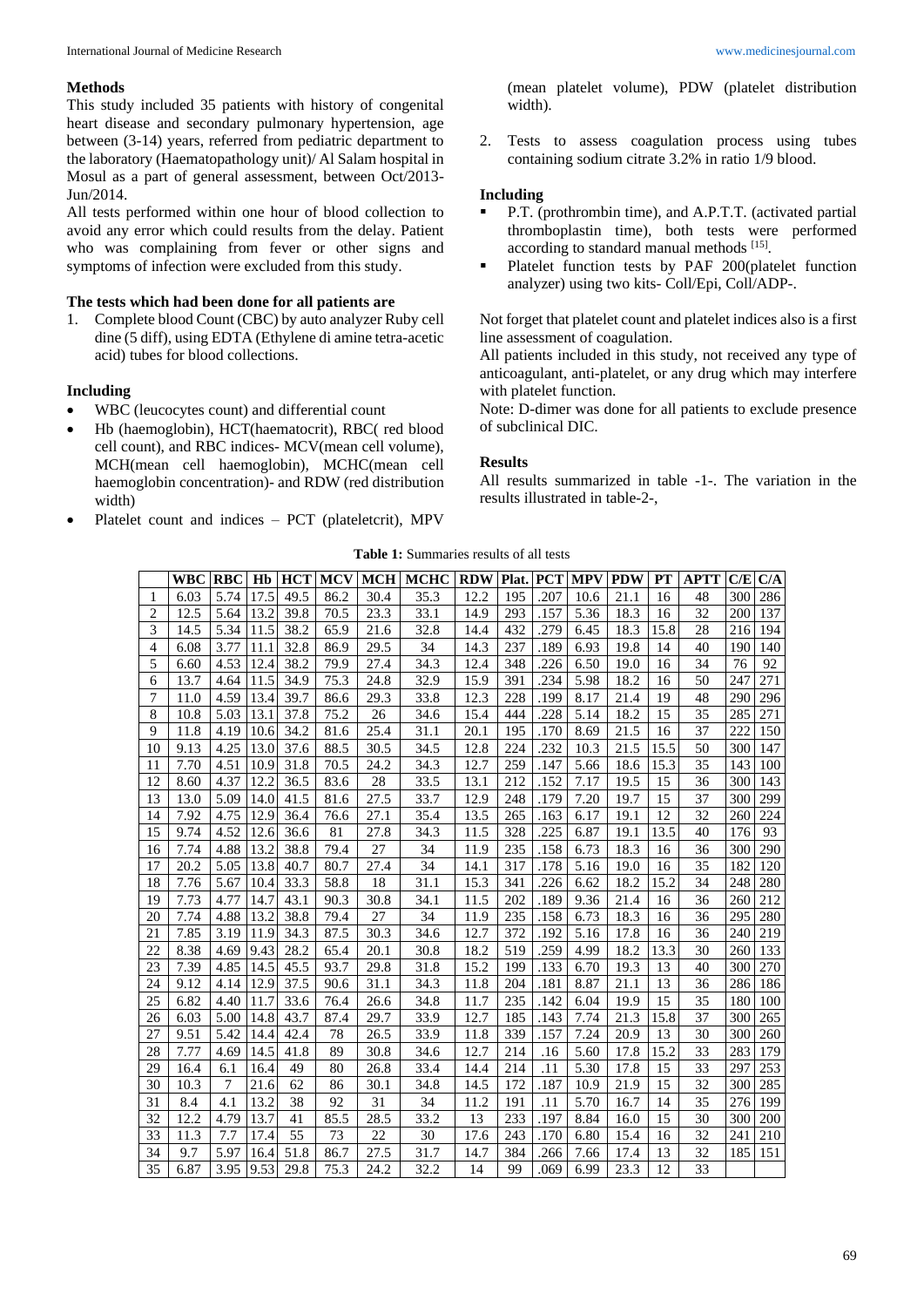|                         |                  |                |                 |                |                  |                  |                  |            |              |                          |                  |                  |                  |                |                 | WBCRBCHbHCTMCVMCHMCHCRDWPlat.PCTMPVPDWPTAPTTC/EpiC/ADP |
|-------------------------|------------------|----------------|-----------------|----------------|------------------|------------------|------------------|------------|--------------|--------------------------|------------------|------------------|------------------|----------------|-----------------|--------------------------------------------------------|
| $\mathbf{1}$            |                  | $\uparrow$     | $\uparrow$      |                |                  |                  |                  |            |              |                          |                  |                  |                  |                |                 |                                                        |
| $\overline{2}$          |                  | $\uparrow$     |                 |                |                  |                  |                  | $\uparrow$ |              | $\overline{\phantom{a}}$ | $\overline{1}$   |                  |                  |                | $\uparrow$      | $\uparrow$                                             |
| $\overline{\mathbf{3}}$ |                  | $\uparrow$     |                 |                | $\mathbf{I}$     | $\overline{1}$   |                  | $\uparrow$ |              |                          |                  |                  |                  |                | $\uparrow$      | $\uparrow$                                             |
| $\overline{4}$          |                  |                |                 |                |                  |                  |                  | $\uparrow$ |              |                          |                  |                  |                  |                | ↑               | $\uparrow$                                             |
| $\overline{5}$          |                  |                |                 |                |                  |                  |                  |            |              |                          |                  |                  |                  |                |                 |                                                        |
| $\sqrt{6}$              |                  |                |                 |                |                  |                  |                  | ↑          |              |                          | T                |                  |                  | $\uparrow$     | ↑               |                                                        |
| $\overline{7}$          |                  |                |                 |                |                  |                  |                  |            |              |                          |                  |                  |                  | $\uparrow$     | $\uparrow$      |                                                        |
| $\,8\,$                 |                  |                |                 |                |                  |                  |                  |            |              |                          |                  |                  |                  |                |                 |                                                        |
| $\overline{9}$          |                  |                |                 |                |                  |                  |                  | ↑          |              |                          |                  |                  |                  |                | ↑               |                                                        |
| $\overline{10}$         |                  |                |                 |                |                  |                  |                  |            |              |                          |                  |                  |                  | ↑              | ↑               | ↑                                                      |
| 11                      |                  |                |                 |                |                  |                  |                  |            |              |                          |                  |                  |                  |                |                 |                                                        |
| 12                      |                  |                |                 |                |                  |                  |                  |            |              |                          |                  |                  |                  |                | ↑               |                                                        |
| 13                      |                  |                |                 |                |                  |                  |                  |            |              |                          |                  |                  |                  |                | ↑               |                                                        |
| $\overline{14}$         |                  |                |                 |                |                  |                  |                  |            |              | $\overline{\phantom{a}}$ |                  |                  |                  |                | ↑               | ↑                                                      |
| $\overline{15}$         |                  |                |                 |                |                  |                  |                  |            |              |                          |                  |                  |                  |                |                 |                                                        |
| 16                      |                  |                |                 |                |                  |                  |                  |            |              |                          |                  |                  |                  |                | $\uparrow$      | $\uparrow$                                             |
| 17                      | $\uparrow$       |                |                 |                |                  |                  |                  | $\uparrow$ |              | $\overline{\phantom{a}}$ |                  |                  |                  |                |                 |                                                        |
| 18                      |                  | $\uparrow$     |                 |                |                  |                  |                  | $\uparrow$ |              |                          |                  |                  |                  |                | ↑               |                                                        |
| 19                      |                  |                |                 |                |                  |                  |                  |            |              |                          |                  |                  |                  |                | ↑               |                                                        |
| 20                      |                  |                |                 |                |                  |                  |                  |            |              |                          |                  |                  |                  |                | ↑               |                                                        |
| $\overline{21}$         |                  |                |                 |                |                  |                  |                  |            |              |                          |                  |                  |                  |                |                 |                                                        |
| 22                      |                  |                |                 |                |                  |                  |                  | ↑          | ↑            | ↑                        |                  |                  |                  |                | $\uparrow$      |                                                        |
| $\overline{23}$         |                  |                |                 |                |                  |                  |                  | ↑          |              |                          |                  |                  |                  |                | ↑               |                                                        |
| 24                      |                  |                |                 |                |                  |                  |                  |            |              |                          |                  |                  |                  |                |                 |                                                        |
| 25                      |                  |                |                 |                |                  |                  |                  |            |              |                          |                  |                  |                  |                |                 |                                                        |
| 26                      |                  |                |                 |                |                  |                  |                  |            |              |                          |                  |                  |                  |                | $\uparrow$      |                                                        |
| 27                      |                  | $\uparrow$     |                 |                |                  |                  |                  |            |              |                          |                  |                  |                  |                | $\uparrow$      |                                                        |
| 28                      |                  |                |                 |                |                  |                  |                  |            |              |                          |                  |                  |                  |                | $\uparrow$      | ↑                                                      |
| 29                      |                  | $\uparrow$     | $\uparrow$      | $\uparrow$     |                  |                  |                  | ↑          |              |                          |                  |                  |                  |                | ↑               | ↑                                                      |
| 30                      |                  | $\uparrow$     | $\uparrow$      | $\uparrow$     |                  |                  |                  | ↑          |              |                          |                  |                  |                  |                | $\uparrow$      | ↑                                                      |
| $\overline{31}$         |                  |                |                 |                |                  |                  |                  |            |              |                          |                  |                  |                  |                |                 |                                                        |
| $\overline{32}$         |                  |                |                 |                |                  |                  |                  |            |              |                          |                  |                  |                  |                | ↑               |                                                        |
| 33                      |                  | $\uparrow$     | $\uparrow$      | ↑              | T                | T                |                  | ↑          |              |                          | T                |                  |                  |                | ↑               |                                                        |
| 34                      |                  |                | ↑               |                |                  |                  |                  | ↑          |              | ↑                        |                  |                  |                  |                |                 |                                                        |
| 35                      |                  |                |                 |                |                  |                  |                  | ↑          |              |                          |                  |                  |                  |                | $\mathbf X$     | $\mathbf X$                                            |
| <b>Total Normal</b>     | $\overline{34}$  | 23             | $\overline{25}$ | 27             | 29               | 29               | 29               | 20         | 33           | $\tau$                   | 12               | 35               | 35               | 31             | $\overline{5}$  | $\overline{5}$                                         |
| <b>Total High</b>       | $\mathbf{1}$     | $\mathbf{9}$   | $\overline{5}$  | $\overline{5}$ | $\boldsymbol{0}$ | $\boldsymbol{0}$ | $\boldsymbol{0}$ | 15         | 1            | $\overline{2}$           | $\boldsymbol{0}$ | $\boldsymbol{0}$ | $\boldsymbol{0}$ | $\overline{4}$ | $\overline{29}$ | $\overline{29}$                                        |
| <b>Total Low</b>        | $\boldsymbol{0}$ | $\overline{3}$ | $\overline{5}$  | $\overline{3}$ | $\overline{6}$   | $\overline{6}$   | $\overline{6}$   |            | $\mathbf{1}$ | $\overline{26}$          | 23               | $\overline{0}$   | $\overline{0}$   | $\overline{0}$ |                 |                                                        |

| <b>Table 2:</b> Illustration the variation in the results |  |  |  |  |  |
|-----------------------------------------------------------|--|--|--|--|--|
|-----------------------------------------------------------|--|--|--|--|--|

1-CBC was compared with normal persons at same age. WBC for patients ranges between  $6.03-20.2 \times 10^9$  /L, normal range for same age group  $(5-16x10^9)$  <sup>[15]</sup>, only one result is

higher than normal, WBC for normal control range between  $(6.94 - 10.7 \times 10^9$ /L).

Hb in this study is between  $(9.53 - 17.5 \text{ g/dl})$ , control group is between (10.5-15.3 g/dl), normal rang for this age group is (11 -15.5 g/dl)  $^{[15]}$ . Mean value for the patients is 13.6 g/dl while for normal control is 12.4 g/dl. About 71.4% (25/35) of patient have Hb within normal range. About 14.25% (5/35) of patient have Hb more than normal range, and also about 14.25 % (5/35) have Hb below normal.

Platelet count in this study ranges between  $(99-530x10^9/L)$ , while normal control ( $178-300x10^9/L$ ), normal range for this age group  $(170-550x10^9/L)$  [15], only one patient has mild thrombocytosis and one patients has thrombocytopenia, and 94% (33/35) are normal. PDW are within normal range for all patients, MPV ranges between 5.14-10.9 fl, normal control ranges between 7.4-8.8, it is low in 65.7%(23/35) patients, while PCT is low in 74.3%(26/35), high in 5.7% (2/35) and normal in 20% (7/35).

Normal range for platelet indices: MPV; 7.2-11.7 fl, PDW; 8.3-56.6 10(GSD), PCT; 0.22-0.24 [21, 22]. The mean value for CBC parameters is illustrated in table -3-.

|  | <b>Table 3:</b> mean value for the CBC parameters |  |
|--|---------------------------------------------------|--|
|--|---------------------------------------------------|--|

|              | <b>WBC</b> | RBC<br>$x109/L$   $X1012/l$   $g/dL$ | $\frac{6}{10}$ | fL | pg | Hb   HCT   MCV   MCH   MCHC   RDW   Plat.   PCT   MPV  <br>$\mathbf{g}/\mathbf{dl}$ | $\frac{6}{9}$ | X109/L | $\frac{0}{0}$ | fL           | <b>PDW</b><br>10(GSD) |
|--------------|------------|--------------------------------------|----------------|----|----|-------------------------------------------------------------------------------------|---------------|--------|---------------|--------------|-----------------------|
| Patient Mean | 9.488      |                                      |                |    |    | 5.36   13.36   39.80   80.48   27.08   33.5   13.72                                 |               | 269    |               | $0.182$ 7.18 | 19.28                 |
| Control Mean | 8.56       | 4.70                                 |                |    |    | $12.40$   38.23   81.34   26.38   32.38   13.14                                     |               | 298    |               | $0.231$ 8.14 | 19.20                 |

2-Coagulation tests: Prothrombin time for patients ranges between (12-16sec), normal control range is between (11- 13sec), normal range is  $(11-16\sec)$  [15]. Activated partial thromboplastin time is ranged between (30-50 sec) for patients, while normal control range is between (30-35 sec). Normal range is between  $(30-40 \text{ sec})$  [15]. The results of P.T.

for all patients are within normal ranges. The results of A.P.T.T., 91.4 % (32) of patients are within normal range, 8.6% (3) of patients are higher than normal. The mean value of P.T. and A.P.T.T. for both patients and control illustrated in table -4-.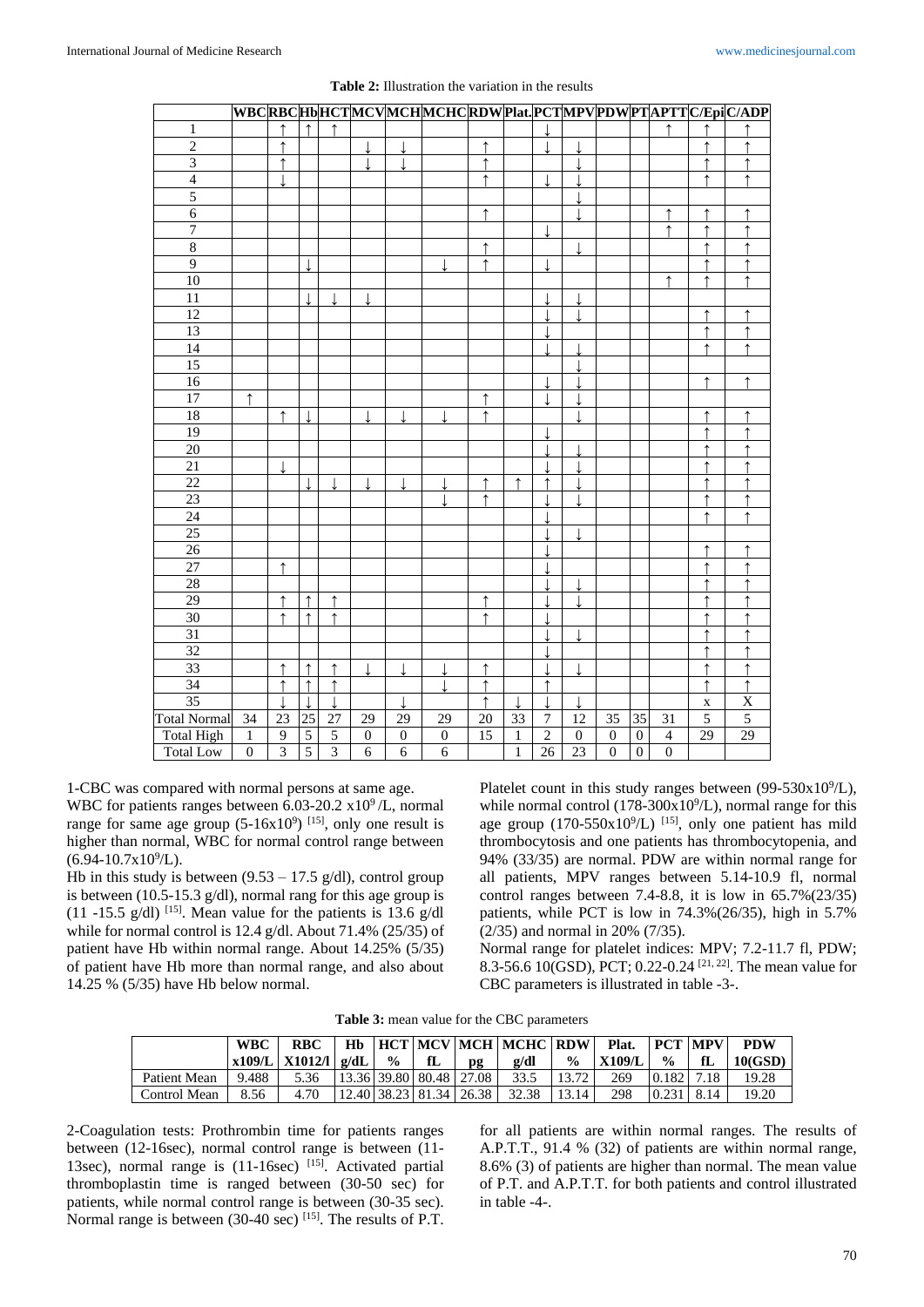**Table 4:** mean value of P.T., A.P.T.T

|              | P.T. sec | A.P.T.T. sec |
|--------------|----------|--------------|
| Patient mean | 14.96    | 12.6         |
| Control mean | 36.09    | 34 J         |

Platelet Function Analyzer: One case had been excluded because the platelet was bellow  $100x10^9/L$ . for other patients we start with Col/Epi, normal closure time (<183 sec), normal value excludes presence of platelet dysfunction, if prolonged then Col/ADP is performed, prolonged both Col/Epi >183 seconds, Col/ADP>122 seconds indicate significant platelet dysfunction. 85% (29/34) of cases are associated with prolonged both Col/Epi, and Col/ADP which indicates platelet dysfunction.

### **Discussion**

In this study we concentrate on cases of cyanotic heart disease with secondary pulmonary hypertension, many researchers studied thoroughly Haematological abnormalities in cyanotic heart disease and focus on hypoxia as a leader factor for these secondary haematological changes, so due to the absence of hypoxia in ACCHD, there are rare significant haematological changes  $[7, 16, 17]$ . But these finding may differ in ACCHD-PHT [19] which still a common complication in spite of advances in diagnosis and management of the illness. To start with the results of complete blood count, this study show that 94%(33/35) patients have one abnormality or more (table-1, 2), this differ from other study which showed that 75 % of patients have single abnormality or more, this results equal in both CCHD and ACCHD  $[18]$ . In this study, although the mean WBC count  $(9.488 \times 10^{9}/L)$  is higher than control group within same age, it was within normal rage for this age group.

Concerning the RBC count (table-3-0), the mean count  $(5.36x10<sup>9</sup>/L)$  is higher than the control group and higher than the upper normal limit  $(5.2x10^{12}/L)$ . Other parameters Hb, and RBC incidence, also there are significant changes, near to 30% (10/35) of patients have abnormal haemoglobin level 14.25% (5/35) have haemoglobin less than normal (anaemia), 2/5 of anaemic patients have hypochromic microcytic anaemia, and same number 14.25% (5/35) have higher haemoglobin level 2/5 considered as polycythaemia. 3 Patients have parameters of hypochromic microcytic RBC without anaemia, most probably iron deficient haemopoiesis (low MCV, LOW MCH, High RDW), 1/3 case has polycythaemia accompanied by hypochromic microcytic. Theses significant variation indicate that cases of ACCHD are liable for haematological complication, most probably the pathogenesis is multifactorial, and considers as a significant biomarkers of the severity of the illness, other researchers also concentrate on the changes in RBC parameters in the cardiovascular diseases, as it is an independent biomarkers [17, 18, 19, 20] .

This study also concentrated on the importance of variations which could be occur in platelet count, platelet indices and platelet function. The variation in platelet indices is widely studied in the last decades as a land markers in many diseases, the variation is considered as a marker for thrombopoiesis especially if associated with abnormal count, and also consider as a marker of platelet function, low MPV is usually associated decreased platelet activity, high MPV associated with increased platelet activity [21, 22, 23]. In this study, platelet count is normal in 94% (33/35). Only one case has thrombocytopenia, and one case has thrombocytosis, the

mean value is lower than control, these results differ from those found in CCHD in which thrombocytopenia is considered a part of secondary haematological complications  $[7, 16, 17]$ . there is significant changes in platelet indices, 65.7% (23/35) patients have low MPV, 74.3%(26/35) of cases have low PCT (the value of PCT is dependent on MPV and platelet count), and two cases with high MPV, these finding is consistent with other study which done on platelet activation in PHT secondary to left to right shunt CHD [24]. Other researcher concentrate on the relation between the level of platelet indices and the severity of illness whether PHT is primary or secondary whom found that high MPV is associated with more severe illness [25, 26] .

As part of coagulation screen in secondary pulmonary hypertension, In this study we concentrate on prothrombin time, all tests are within normal range (11-16 sec), but still the mean is higher than the mean of normal control, this finding is similar to other study which suggest that these finding is most probably due to delay in the hepatic function. APTT (activated partial thromboplastin time), also the mean is higher than normal control, in addition to this finding 11.5% (4/35) are higher than normal range (30-40sec). In general these changes is milder than that occurs in cyanotic congenital heart disease [17, 18, 27].

Assessment of platelet function in this study done by Platelet function analyzer 200 (PFA 200), which is the essential role of it, is to investigate platelet function disorders, and to follow patients receive antiplatelet medication. All patients included in this study did not receive any type of antiplatelet, 85% (29/34) of cases have higher level than normal for both Col/Epi, and Col/ADP (one case have been excluded because that the level of platelet is less than  $100x10^9/L$  and Hct less than 30%), this indicate that there is significant platelet dysfunction. Although few studies done on platelet function in secondary pulmonary hypertension, few studies preoperatively done in both CCHD and ACCHD in order to predict the possible postoperative bleeding  $[28, 29]$ . A study done on 21 patients with pulmonary hypertension reveals that 90% of PAH have prolonged closure time in one parameter or more (by PFA 100) platelet which indicate impairment in primary haemostasis and significant platelet dysfunction [30].

#### **Conclusion**

Although haematological parameters is mildly affected in acyanotic congenital heart disease, there is a significant variation in the haematological parameters in ACCHD-PHT in pediatric age group, and these changes can be considered as a criteria for the presence of secondary complications of the initial illness (acyanotic heart disease). Platelet indices and platelet function are more frequently affected followed by erythrocytes parameters.

#### **References**

- 1. Hoffman JI, Kaplan S. The incidence of congenital heart disease. Journal of the American College of Cardiology. 2002; 39(12):1890-1900.
- 2. Tiny Mazhani, Andrew P Steenhoff, Endale Tafera. Clinical spectrum and prevalence of congenital heart disease in children. Cardiovascular Journal of Africa. 2020; 31:1-5.
- 3. Nicholas Ekow Thomford, Robert Peter Biney, Emmanuel Okal, Akwasi Anyanful. Clinical Spectrum of congenital heart defects (CHD) detected at the child health Clinic in a Tertiary Health Facility in Ghana.